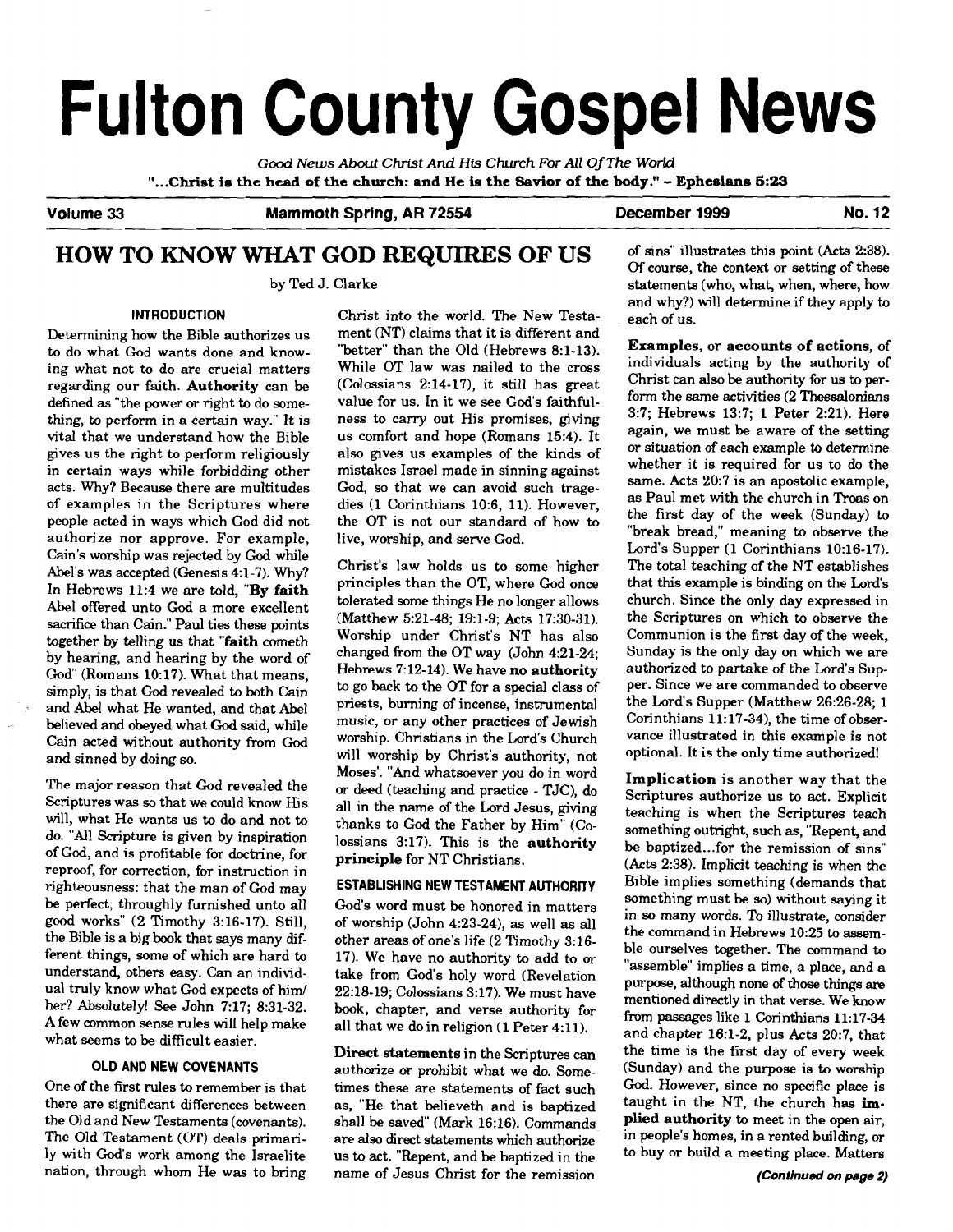#### **FULTON COUNTY GOSPEL NEWS USPS** Publication # 21 1780

... is a Periodical publication issued monthly by **the** Church of Christ at Third and Bethel (P.O. Box 251). Mammoth Spring, AR 72554-0251. POSTMASTER: Please mail all changes of address to the above address.

FCGN is mailed free of charge to any who care to receive it. We will be happy to add any names to the regular mailing list If you send in a name we must have a complete address, including number and street name, or R.R. or HCR number, plus box number, or a P.O. Box number and the **IriE** DIGIT ZIP CODE. This paper is supported by voluntary contributions for which we are grateful. Financial information will be **furnished** upon request. Mail all **address corrections or manuscripts to:** 

#### **FUL TON COUNTY GOSPEL NEWS**  *P.* 0. *Box 251*

*Mammolh* **Spring,** *AR 72554* 

# **PLEASE NOTICE CHANGE<br>
IN OUR E-MAIL ADDRESS**

#### **(Continued from** *page* **1)**

that are implied in direct statements or examples are fully authorized.

A note of warning is appropriate here. We must not add to God's word by claiming things are implied when they are not. The command to "sing" in worship to God implies a song (words and tune), and would authorize a songbook or songleader if desired (Ephesians 5:19; Colossians 3:16). If these things are used, Christians are still doing nothing but the commanded "singing." However, if one should say that mechanical instruments of music were authorized in worship because of the command to sing, that person would be adding to God's word. **The command to sing does not imply playing mechanical instruments of music in order to sing!** Playing instrumental music adds another kind of music to the command to sing. Such is not authorized at all in the NT; not by command, example, nor implication.

#### **CONCLUSION**

Think of the differences between the OT and NT, and the ways that direct statements, examples, and implication authorize us to live and serve God. As

you think on these things, apply these principles to the elements of your religion. Are you worshipping and serving God according to the OT instead of the NT of Christ? Are the things you teach and do in worship authorized by the name of Christ in direct statements, approved examples, or genuine implication from the NT?

If not, you need to cease practicing and teaching those things for which you have no authority! If you need help understanding or applying these concepts, why not engage in a study with a preacher, elder, or teacher from the Church of Christ nearest you?

## **DISPLEASURE OF GOD**

#### by Owen D. Olbricht

The character of God is important for us to understand so that we can properly relate to Him. If we are not careful we will see but one side of His nature. A popular attitude toward God is that He is an all loving God who extends His love and grace to us unconditionally. This may be a comforting attitude, but is a distorted view of God.

God is a God who abhors and hates, and can be wrathful, angry, indignant, and given to fury. This may not be the way we want to think of God but the Bible describes Him in these terms. The things God did in His displeasure to those in the past are written as examples for us so we can realize God's attitude toward evil doers (1 Corinthians 10:6, 11).

#### **OLD TESTAMENT**

In the Old Testament are mentioned the following approximate number of times concerning God's fury, 60 times; wrath, 105 times; and anger, 195 times. God expressed these emotions toward people and their manner of living because of His displeasure and indignation (Numbers 11:l; Isaiah 30:30) as a righteous and just God.

God's anger, wrath, and/or fury are frequently mentioned together (Isaiah 63:3, 6; Jeremiah 720; 21:5; 32:37; Ezekiel 5:15; 8:17,18). God was angry with Moses (Exodus 4:14), the nation of Israel (Numbers 11:1), Miriam and Aaron (Numbers 12:9), and many others. His wrath **also** is mentioned against Israel (Numbers 16:40; Deuteronomy 9:7, 22). His anger, wrath, and indignation was against Israel because of their many sins and service to other gods (Deuteronomy 29:28).

#### **NEW TESTAMENT**

This same description of God continues in the New Testament. Jesus was angry with hard-hearted Jews (Mark 3:5). God's wrath abides on those who do not obey Jesus (John 3:36, see **ASV)** and the disobedient (Romans 1:18; 2:5, 8; Ephesians 2:3; 5:6; Colossians 3:6). The book of Revelation frequently mentions the wrath of God (Revelation 6:16, 17, 18; 14:10, 19; 15:1, 7; 16:1, 19; 19:15). Through Jesus we can be saved from the wrath of God (Romans **5:9).** 

#### **GOD ABHORS AND HATES**

The word abhor means to loath and is used as a synonym for hate. Does God abhor and hate evil doers? Some assure us that God hates sin but loves the sinner. This is not altogether true.

God is said to abhor evil doers: "And ye shall not walk in the manner of the nation, which I cast out before you: for they committed all these things, and therefore I abhorred them" (Leviticus 20:23). "And I will destroy your high places, and cut down your images, and cast your carcasses upon the carcasses of your idols, and my soul shall abhor you" (Leviticus 26:30). "And when the Lord saw it, he abhorred them, because of the provoking of his sons and daughters" (Deuteronomy 32:19). "...the Lord will abhor the bloody and deceitful man" (Psalm 5:6b). "Therefore was the wrath of the Lord kindled against his people, insomuch that he abhorred his own inheritance" (Psalm 106:40).

Besides abhorring wicked people, God hates iniquity (Hebrews 1:9) and also evil people. "...thou hatest all workers of iniquity" (Psalm 5:5b). "...the wicked and him that loveth violence his soul hateth (Psalm 11:5b). See also Hosea 9:15; Malachi 1:3. Through inspiration David wrote he hated evil doers with a perfect hatred (Psalm 26:5; 31:6; 139:21, 22).

#### **EXPRESSION OF GOD'S DISPLEASURE**

God **has** shown His anger, wrath, hatred, and fury by how He has dealt with evil doers. He struck dead the following: the wicked world in the days of Noah (Genesis 6:23), Onan (Genesis 38:10), the first**born** throughout Egypt (Exodus 12:29), Nadab and Abihu (Leviticus 10:1,2), the people of Israel (Numbers 14:29; 16:41; 25:l-9), Uzzah (2 Samuel 6:6-8), and others. Not only is God this way in the Old Testament but He is the same in the New Testament as is revealed by the death of Ananias and Sapphira (Acts 5:l-10).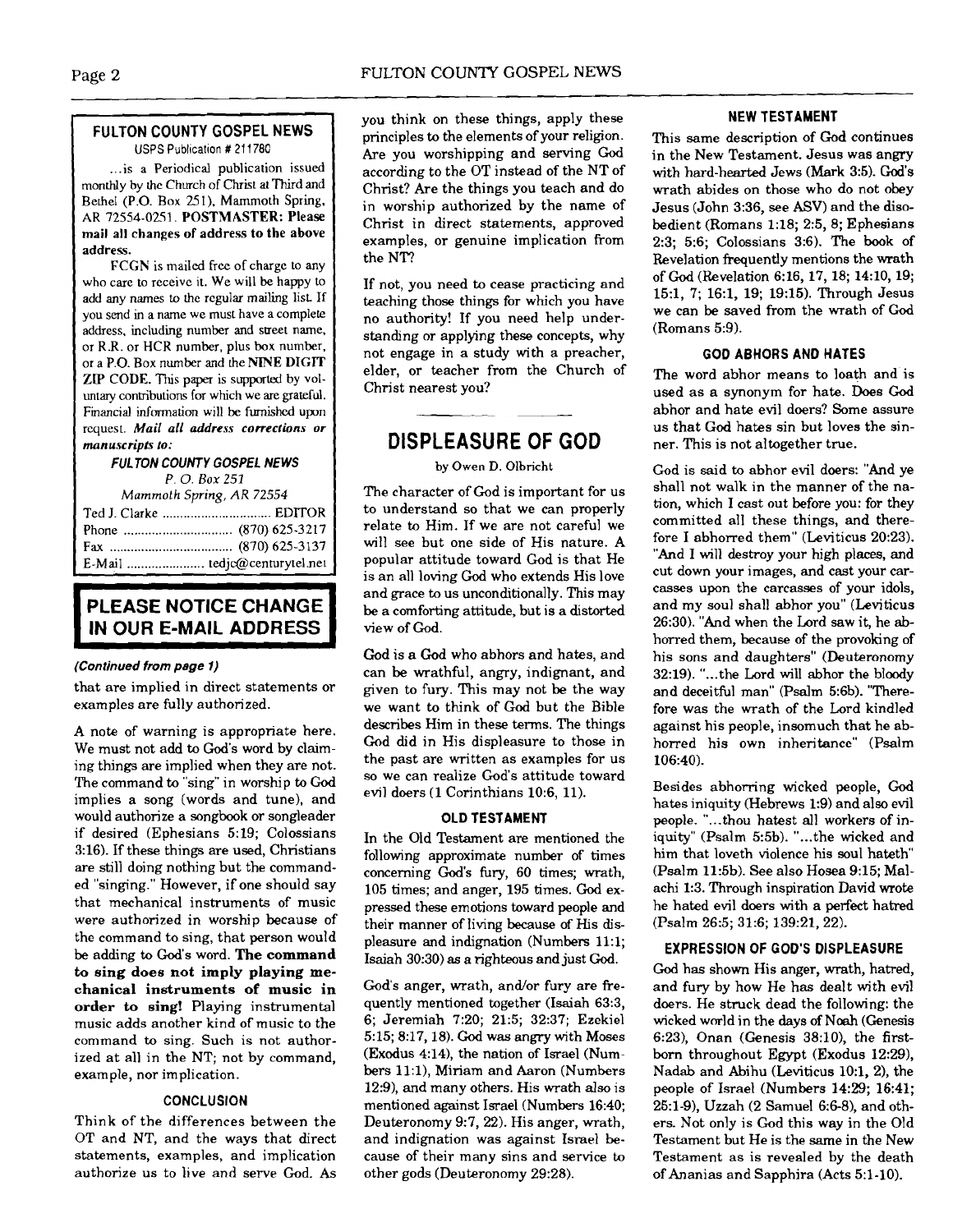We need to fear because our God is a consuming fire (Hebrews 12:29) and because it is a fearful thing to fall into His hands (Hebrews 10:27-31). Paul persuaded people because he realized the terror of the Lord (2 Corinthians 5:11).

#### **CONCLUSION**

Because of God's displeasure with us when we do evil, we should carefully serve Him and fear to disobey Him (Matthew 10:28; Luke 1:50, 74; 12:5; Acts 9:31; Ephesians 5:21; Philippians 2:12; 1 Peter 1:17). Perfect love casts out fear (1 John 4:18), but none of us has perfect love. God loves all of us but if we will not respond to His love by loving obedience to Him, His wrath abides on us (John 3:36). In order to remain in God's love, we must follow Jesus' example of keeping God's commandments. Jesus said, "If you keep my commandments, ye shall abide in my love" (John 15:9, 10). "If" in this statement must imply our remaining in God's love is conditional.

We should keep a balance in our view of God and not so emphasize one side of His nature that we overlook His other. He is a God of grace and love but we should never forget that He is also a God of justice, anger, and wrath.

> 305 W. Maryland Ave. Sherwood, AR 72120

### THE THREE DISPENSATIONS

#### **Bible Lesson Number Four**

#### by Richard England

The word "dispensation" is used here because, according to Webster, it means "a general state or ordering of things; specif.: a system of revealed commands and promises regulating human affairs." Even though there are certain concepts which God has required in every age. such as faith and obedience, the specific commands to be obeyed have not always been the same. There are three basic ways, or ages, in which God has dealt with man.

The first dispensation might well be called the Patriarchal age. Patriarchal means having to do with the father or patriarch of a family. God at one time dealt directly with the heads of families. The father worshipped and offered sacrifices for the entire family. Cain and Abel did this, having received instructions from God (Genesis 4:3, 4: Hebrews 11:4), Job also offered sacrifice for his family (Job 1:5). But, animal sacrifice could not atone for sins.

During the Patriarchal age, God called Abraham and separated him from the others in the world that through him he might send the Savior who could indeed take away sins. God promised Abraham: "And I will bless them that bless thee, and curse him that curseth thee: and in thee shall all families of the earth be blessed" (Genesis 12:3). Abraham begat Isaac, Isaac begat Jacob who was also called Israel. Jacob's twelve sons became the heads of twelve tribes (or families) who, together, composed the nation of Israel. Through events surrounding the life of Joseph, Jacob and all his family went into Egypt. With the death of the Pharaoh who had befriended Joseph and his family, "...there arose up a new king over Egypt, which knew not Joseph" (Exodus 1:8). The Israelites became slaves.

After the twelve tribes of Israel had been enslaved to the Egyptians for more than four hundred years, God raised up Moses to lead them out of bondage and into a land selected for their habitation. Having left Egypt, and before they entered the land that God had promised, Moses received at Mt. Sinai, the Law from God for the Israelites. The Law included the Ten Commandments and all the ordinances governing their lives and their worship. The Law was both a religious law and a civil law. This ushered in the second period or age which could be called the Mosaic period, after the one through whom God gave the Law. Those who were not Israelites did not receive the Law. Until the Law was fulfilled, the Patriarchal period and the Law period ran concurrently. Those who were not Israelites continued in the Patriarchal arrangement.

The Law was not intended to last until the end of all time, but only until the Savior, the seed of Abraham, who is Jesus Christ, came. Among other texts of the Bible, the entire third chapter of the book of Galatians is devoted to this very matter. Especially notice these three verses: "But before faith came, we were kept under the law, shut up unto the faith which should afterwards be revealed. Wherefore the law was our schoolmaster to bring us unto Christ, that we might be justified by faith. But after that faith is come, we are no longer under a schoolmaster" (Galatians 3:23-25). The Law, with its ordinances and ceremonies, in that it contains figures, shadows and types of things that were to come, provides understanding of God's ultimate plan in Christ (Hebrews 9:9; 10:1). Jesus was born under the Law and lived under it (Galatians 4:4). He is the only man who lived without breaking it in any way.

When Jesus died on the cross, the Law was fulfilled (Matthew 5:18) and he "...took it out of the way, nailing it to his cross" (Colossians 2:14). No longer does God speak to the heads of the families. No longer does God speak through the Law of Moses. Now he speaks through his Son, Jesus Christ (Hebrews 1:1, 2). This is the third and final dispensation, the Christian age.

Jesus has been given all authority (Matthew 28:18). We will be judged by the things he has said (John 12:48-49). God foretold this through Moses and the other prophets (Deuteronomy 18:15-20).

At the end of this age, Jesus will come again (Acts 1:11), all the dead will be raised (John 5:28, 29), those still living will be changed (1 Corinthians 15:52), the judgment of all people will take place (Matthew 25:31-46) and the earth and heavens that we now see will be dissolved (2 Peter 3:9-14). There will not be a period of a thousand years in which Jesus will reign on this earth as King. He is now King and will remain so until he comes again for His Kingdom and gives it back to God. (1 Corinthians 15:23-26).

#### Questions

- 1. Has God always dealt with man in the same way? Has he always required the same things of all men?
- 2. What could we call the first period of God's dealing with man? What does the word Patriarch mean?
- 3. When did the second period of God's dealing with man begin? What is the second period called?
- 4. What was one of the purposes of the Law of Moses?
- 5. When did these two periods end?
- 6. When did the law of Christ become effective?
- 7. When will the Christian dispensation end?

439 Barham Ave. Henderson, TN 38340

Some people complain because God put thorns on roses, while others praise Him for putting roses among thorns.